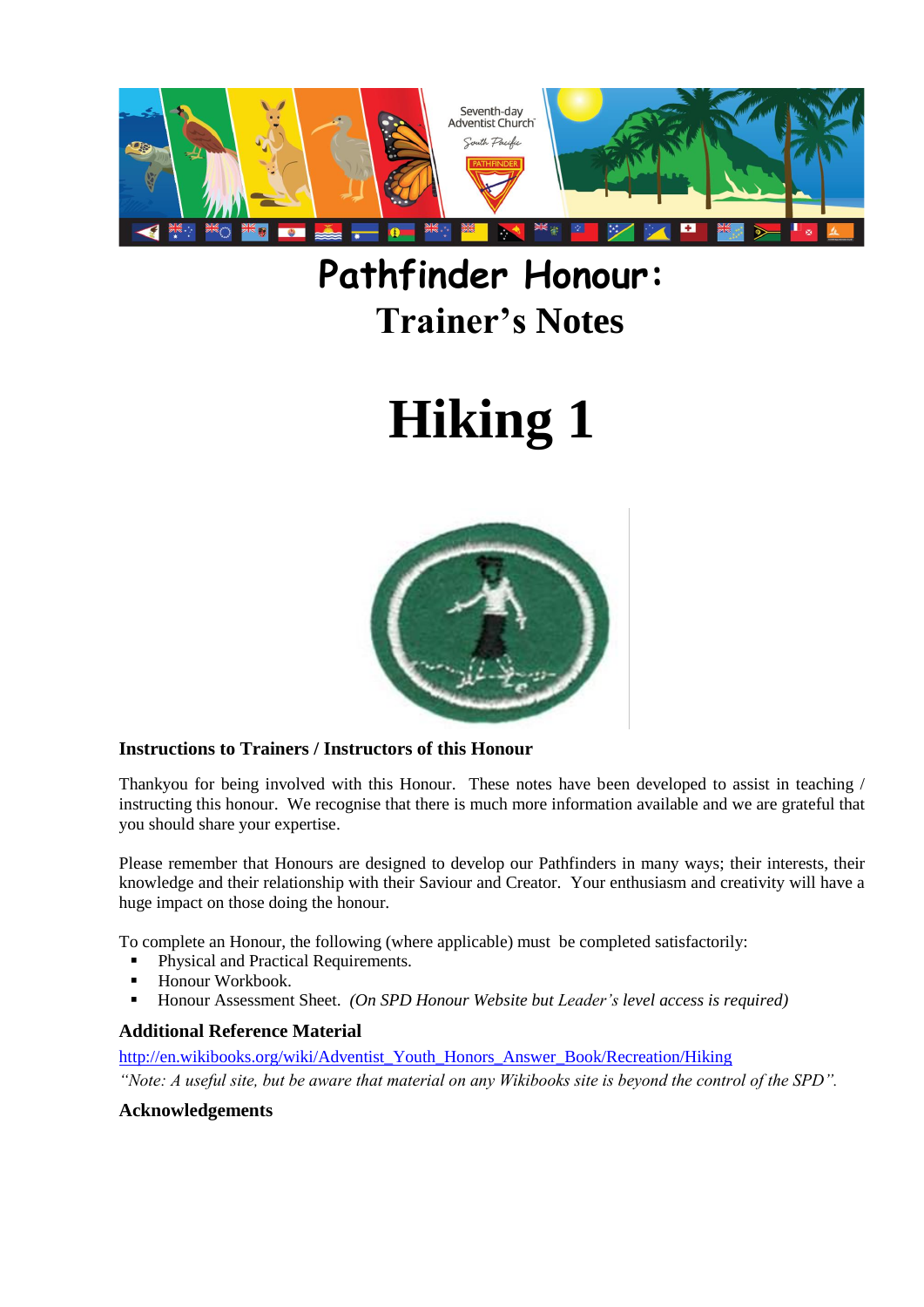#### **Before You Start**

We recognise the cultural diversity of our people in the South Pacific Division and the different climatic zones in which we live – from the tropics to places which have ice, snow and frost in winter. Some places are very wet and some are very dry. In some places, the weather is very changeable. These factors influence the planning and going on hikes.

We believe that the wisest approach to this honour is to present the 'broad picture'.

You may find requirements that are of little relevance to you current local needs. Given the way we 'run to and fro' these days, we ask you to persevere and give your students a good general knowledge of the subject. We rely on your common sense and judgement.

#### **REQUIREMENT 1: Explain and demonstrate the main points of good hiking practice, such as pacing, speed, resting, and etiquette**.

- **Pacing:** The easiest way to measure distance in the bush (or anywhere) is to count paces. One pace is defined as two steps or the distance one foot travels from the point it leaves the ground until it touches the ground again. To achieve this mark a distance of ten metres on the ground. Approach this with your normal gait, and strike the line with a foot and count the number of paces (two steps) for that ten metre distance. You then divide the number of paces into ten metres to work out your personal pace length. Once this is done, you can then estimate distance by counting your paces and multiplying them by your personal pace length. For example – my pace is 0.7 metre and I have just counted 50 paces in distance – I have travelled 35 metres.
- **Speed:** The speed we generally walk on average, depending on our size and the conditions is around 100 metres per minute. We can more accurately work this out. Count the number of paces that you walk in a minute, and multiply that number by the length of your pace. This will give you your speed in metres per minute. For example – if your pace is 0.7 metres and you do 120 paces in a minute you have walked a distance of 84 metres in that minute. If you now multiply that by 60 you will find that you are walking at 5040 metres / hour or around 5klms per hour. These examples are related to walking on flat to slightly undulating ground. We endeavour to walk at a speed that caters for the slowest person in the group.
- **Resting:** Resting is important. A stop to rest as required by the group will see the task accomplished. A recommendation is that we should rest every hour in ideal conditions. A stop of 10 minutes will refresh most walkers. Consideration needs to be made in difficult terrain where a stop more often will need to be made. Again, assessment of the group and how the group is moving along will judge the need for a rest. The group will need to walk and rest at the pace of the slowest member. The rest stop is measured on the slowest persons stop, not the fastest person.
- **Etiquette:** This comes down to one simple issue being considerate of the other person or members in the group and treating them as you would like to be.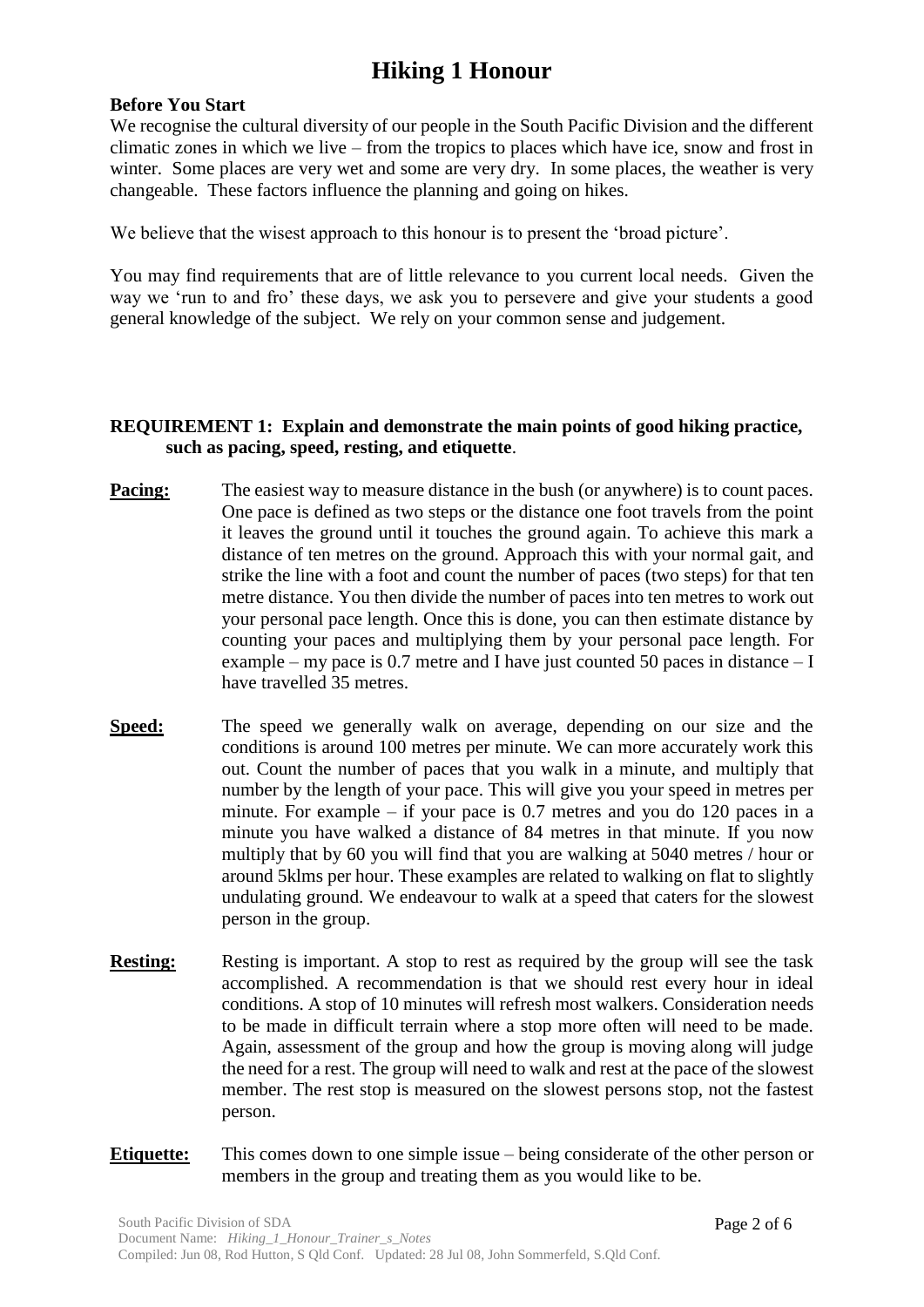#### **REQUIREMENT 2: Explain the importance and method of proper foot care with regard to cleanliness, care of nails, socks, shoe selection, and first aid of tender or blistered feet.**

**Foot Hygiene:** It is important that feet are kept clean. This will prevent skin irritation from the dirt that may dislodge from the skin and rub causing a breakdown of skin integrity. Toe nails should be kept trimmed – not long. This will prevent excess pressure on the nail beds with the long nail pushing on the end of the boot.

Socks: Socks are very important. Good quality support socks are recommended. Woollen or synthetic are up to the individual. If you are a person who uses two pairs of socks for hiking remember that the shoes you have need to accommodate this happening. One pair of good quality socks are recommended as daily use.

**Shoe selection:** Shoes are the most important item. They have to be comfortable and they have to be well fitted. Before a planned hike they should be walked in. This means walking in them regularly prior to going out on your hike.

**Blisters and tender feet:** This is usually caused by poorly fitting shoes, wrong socks, or wet feet. Careful selection of shoes and socks is most important in preventing this occurring. Blisters, while still in the red stage, should be protected with a bandaid, or better, medical plaster tape. Rubbing in vasoline to the area will also help. Fully formed blisters can be cared for by building a ring of cotton around them and then taping them up. If a blister has burst – keep clean and cover with a dressing.

#### **REQUIREMENT 3: Make a list of appropriate clothing to be worn on a hike in both hot and cool weather**

| <b>Warm weather:</b> | $Shorts - long if desired$<br>$Shifts - long or short sleeves (your preference)$<br>Hat<br><b>Boots</b><br>Socks<br>Sock protectors / gaiters                                                                                                                                                                     |
|----------------------|-------------------------------------------------------------------------------------------------------------------------------------------------------------------------------------------------------------------------------------------------------------------------------------------------------------------|
|                      | Wet weather protection (ie poncho etc)                                                                                                                                                                                                                                                                            |
| Cool weather:        | <b>Skivvies</b><br>Thermal wear<br>Cotton flannelette shirts<br>Light wool or synthetic jersey/jacket<br>Trousers – tracydacs (jeans are really heavy if they get wet)<br>Woollen socks<br>Gloves<br>Rain / sleet protection (ie poncho etc)<br>Polypropylene based products tend to be excellent for hiking use. |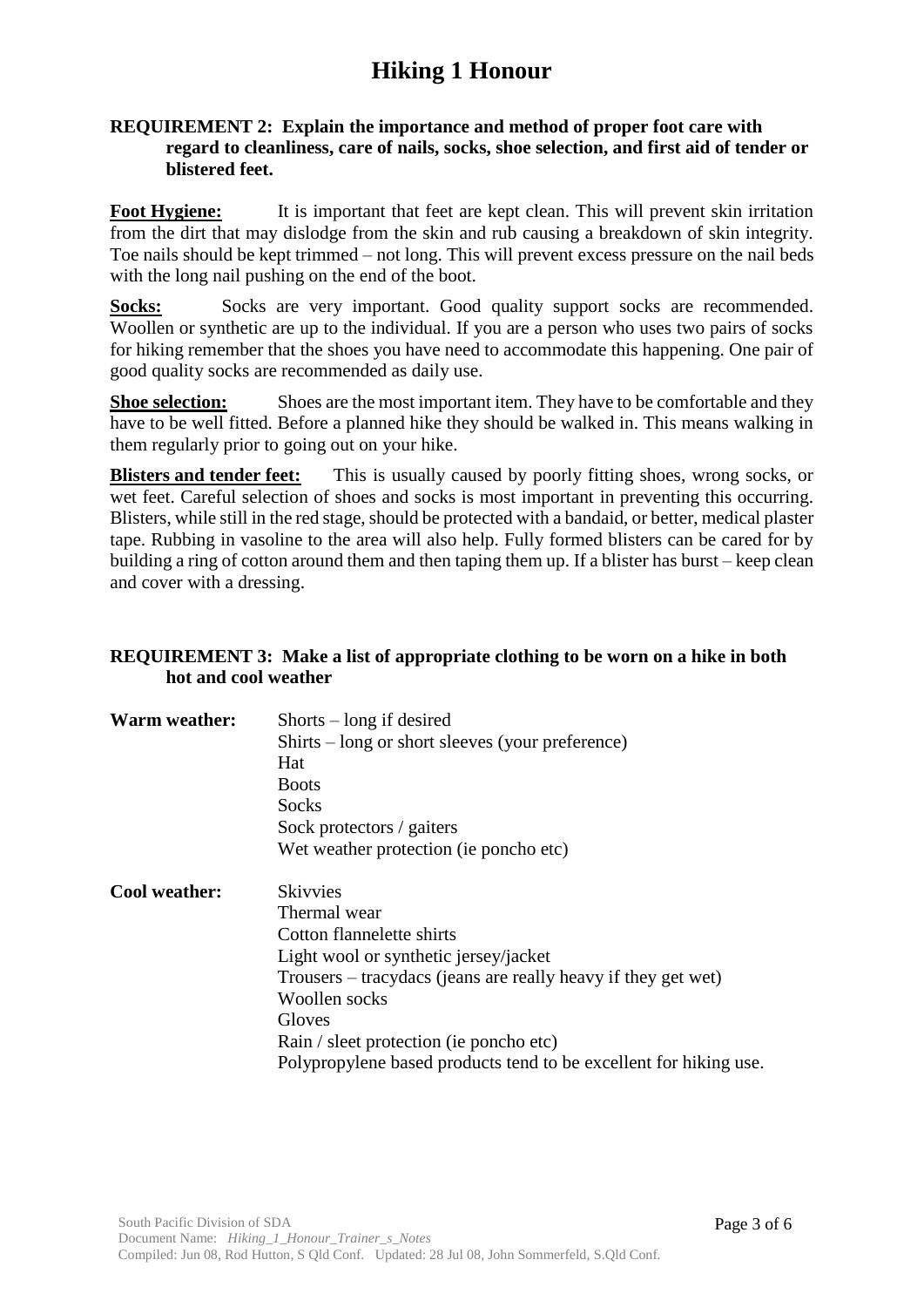#### **REQUIREMENT 4: Make a list of needed gear for a long day hike in the wilderness and a short country hike**. *Hint: Remember list from previous requirement.*

Waterproof jacket or poncho (covers body and pack) Warm jumper / pullover Changes of socks Gaiters or sock protectors Backpack – around 20 litres. Small torch – spare bulb and batteries Toilet paper (estimate amount you will need) 1 small plastic trowel Food / snacks Light weight stove (if planning on a hot lunch or cuppa) Matches in waterproof container Any required utensils Water bottle / bag [Don't forget to take sufficient water, but not too much – it's heavy] Rubbish bag First aid kit (a few bandaids, insect repellent, lipese, bandage, any personal medication) Map and/or clear directions where you are going and where you intend to finish. Note book and pencil Compass. A UHF radio or GPS may also be useful.

#### **REQUIREMENT 5: List five safety and courtesy rules to be used in wilderness trail hiking and road hiking**

Use common sense. Don't go on a trip you are not prepared for or past your physical and skill capabilities.

Plan ahead and learn about the area ahead of time through guidebooks and maps. Pay particular attention to highways, logging roads, trails, streams, springs, and other physical features. Plan your trip carefully according to routes using the time you have available, plus a buffer.

If the weather turns bad or the hike becomes more of a challenge than expected, turn back or stay where you and get help if unable to continue or return.

Let someone know your planned trip and when to expect you back. Alternatively, leave a note on your windshield face down detailing your start time, planned hike, & finish time.

Know the signs of dehydration, heat stroke, heat exhaustion, hypothermia, and other medical conditions and be prepared to treat them.

Observe all posted signs.

Leave all gates as you found them.

Don't drink untreated water. Always use a water purification system.

Respect peace and quiet on the trail.

Always use the buddy system and never hike alone.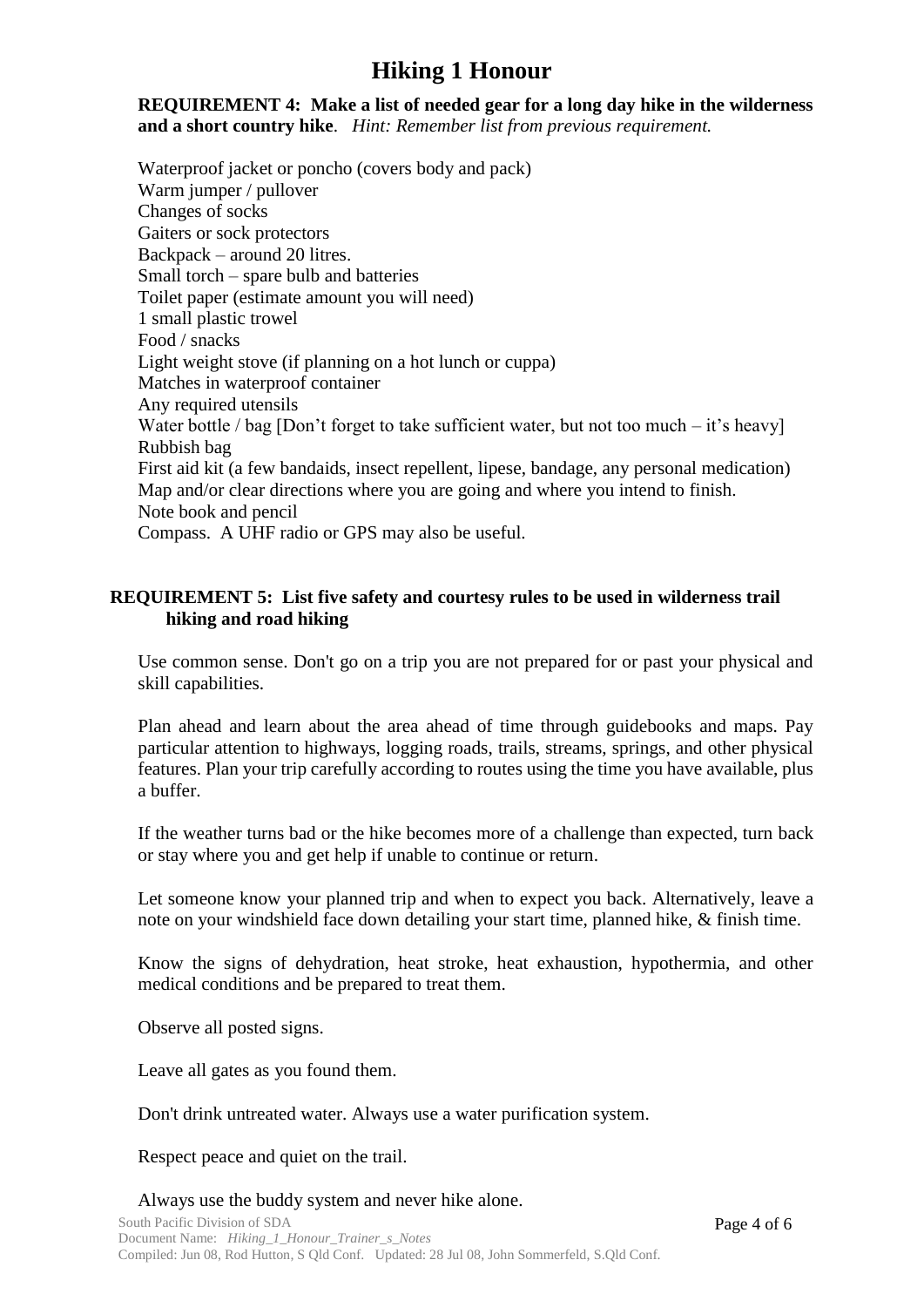#### **REQUIREMENT 6: Explain the importance of drinking water and list three signs of contaminated water**

Hydration is perhaps the most important consideration when exercising, especially on hot days or for long durations. Dehydration is a common cause of poor performance, lack of concentration and dizziness. Water is the fastest and most efficient means of hydrating yourself. You should aim to drink at least  $2 - 3$  litres of water per day when hiking.

Beware of coffee, cola or anything containing caffeine. These substances are diuretics and will dehydrate you.

All water when out in the environment should be considered contaminated. In particular, water that is stagnant (not flowing) is of major concern, because it harbours high levels of bacteria and spores that are detrimental to health. Considering this fact, all water should be treated by using some sort of purifying agent or boiling for 10 minutes. The risk here is getting a gastrointestinal disorder rendering the person incapable of continuing.

#### **REQUIREMENT 7: Explain the importance of proper eating while hiking**.

The food chosen to take with you on a hike will either make or break the enjoyment and success of the event. The time spent in planning a well balanced diet of nourishing meals will be a positive contribution to your personal morale and energy levels.

The following are essential areas of consideration when choosing the foods necessary for a successful backpack adventure:

 **CARBOHYDRATES – SHOULD BE 70% OF TOTAL FOODS TAKEN.** Processed: sweets, jams, biscuits, cakes, bread, cereal, flour, sugar, spaghetti.

Natural: fruit (fresh and dried), leaf or root vegetables, grains and seeds.

#### **FATS – 10% OF TOTAL FOODS TAKEN** Plant: margarine, oil Animal: cheese, butter, milk (liquid or powdered)

#### **PROTEIN – 20% OF TOTAL FOODS TAKEN** Animal: cheese, eggs. Plant: soya beans, peas, beans, nuts, leaf vegetable. (dehydrated or fresh)

Here are some suggestions for meal ideas:

**Breakfast:** (Carbohydrates) digests in  $1 - 2$  hours

Weetbix, muesli, milk, sugar, toast, crispbread (ryvita or cruskitts) margarine, spreads, eggs, muesli bars etc.